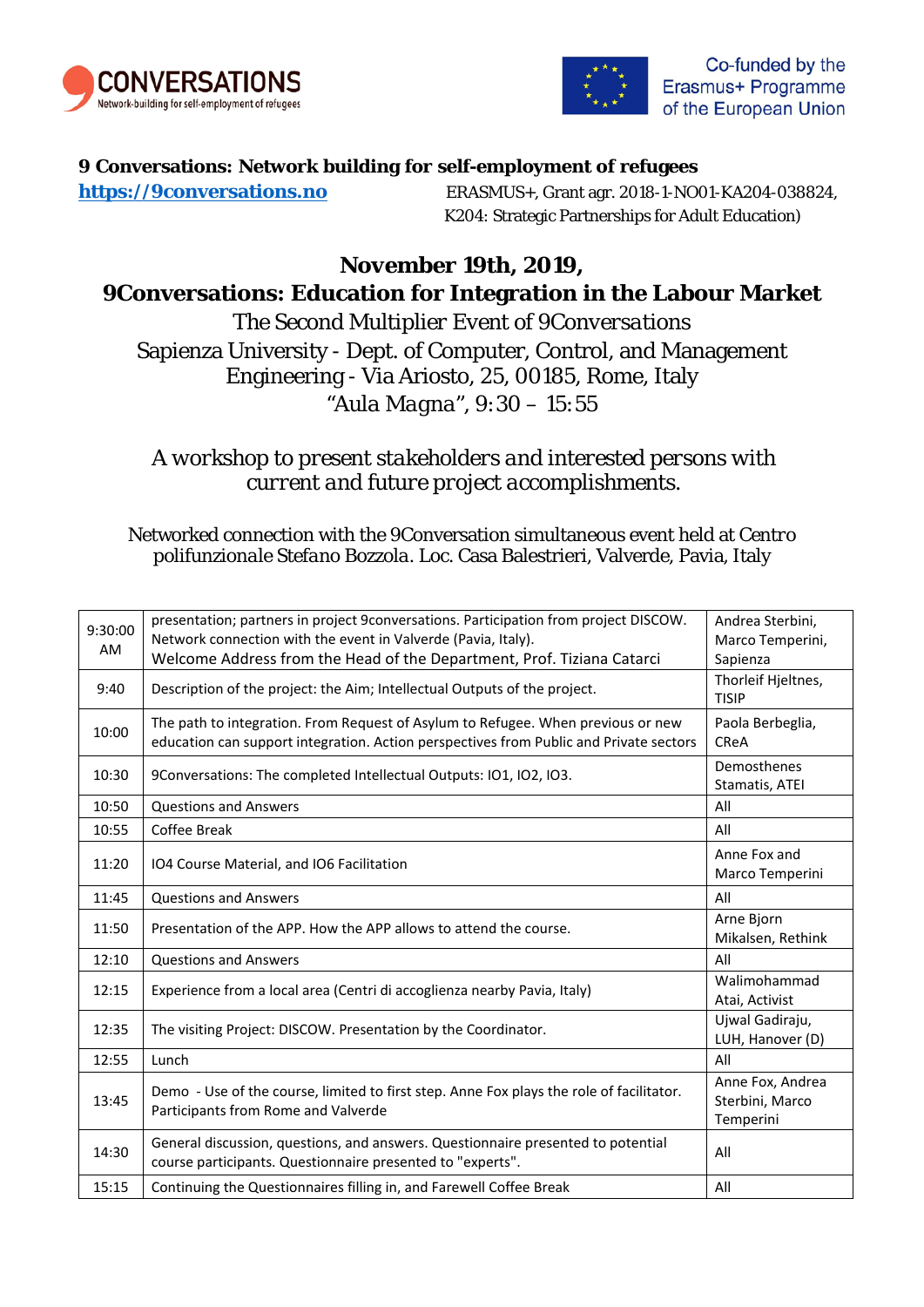



### **9 Conversations: Network building for self-employment of refugees**

## **https://9conversations.no**

An ERASMUS+ Project, Grant agreement 2018-1-NO01-KA204-038824 (Action K204: Strategic Partnerships for Adult Education)

#### **Description of the Project**

Refugee flows across Europe, especially after 2015, have increased significantly. Many European Member States, in the context of integration policy for refugees in local societies, organise training programs in the corresponding national language.

The immediate next step is integration, in a Member Stat, and in its labor market. Some Northern European countries, such as Denmark, are pursuing a policy of helping refugees learn the language through employment, notably in the context of specific funded programs, so that they can join the labor market at an early stage of their establishment to the country. Other Member States apply varied policies, always involving some form of support, either economical, or social, or aiming at primary immediate needs of incoming persons, or combinations of the above.

Whatever the national policy, there is a stage, two or three years after their arrival, when refugees cease to attract adequate support. At this stage many still do not have sufficient linguistic knowledge to be able to easily enter the labor market, and/or they lack sufficient knowledge and insight of the hosting society and culture, in particular with respect to the skills to elicit employment, or self-employment. Due to this fact (as well as due to other issues), the unemployment rate for refugees is remarkably higher in the Member States, compared to other segments of the population.

#### **The Goal of the 9 Conversations Project**

Recognising the fact that some of the refugees already have business experience in their country of origin, the goal of the 9Conversations project is to help them set up their own business in the host country by providing them with a training program that takes into account both the specific national requirements and procedures for setting up a business (mainly personal or small) and the general principles of operation and funding.

Another reason that reinforces the above approach is the observation that many employers could more easily agree to assign a service to a refugee company than go ahead with a full employment status.

This program can, of course, also be addressed to refugees without previous experience.

#### **The Training Program of the 9 Conversations Project**

To achieve the above goal, an on-demand e-learning training package will be developed, which can be completed by refugees either personally or preferably in small teams face-to-face.

The approach to be followed will be to encourage participants to learn by communicating with local business consulting services and, where feasible, with financial and legal experts. This will contribute to the development of professional networks deprived of refugees as well as to the provision of essential knowledge for starting a small business.